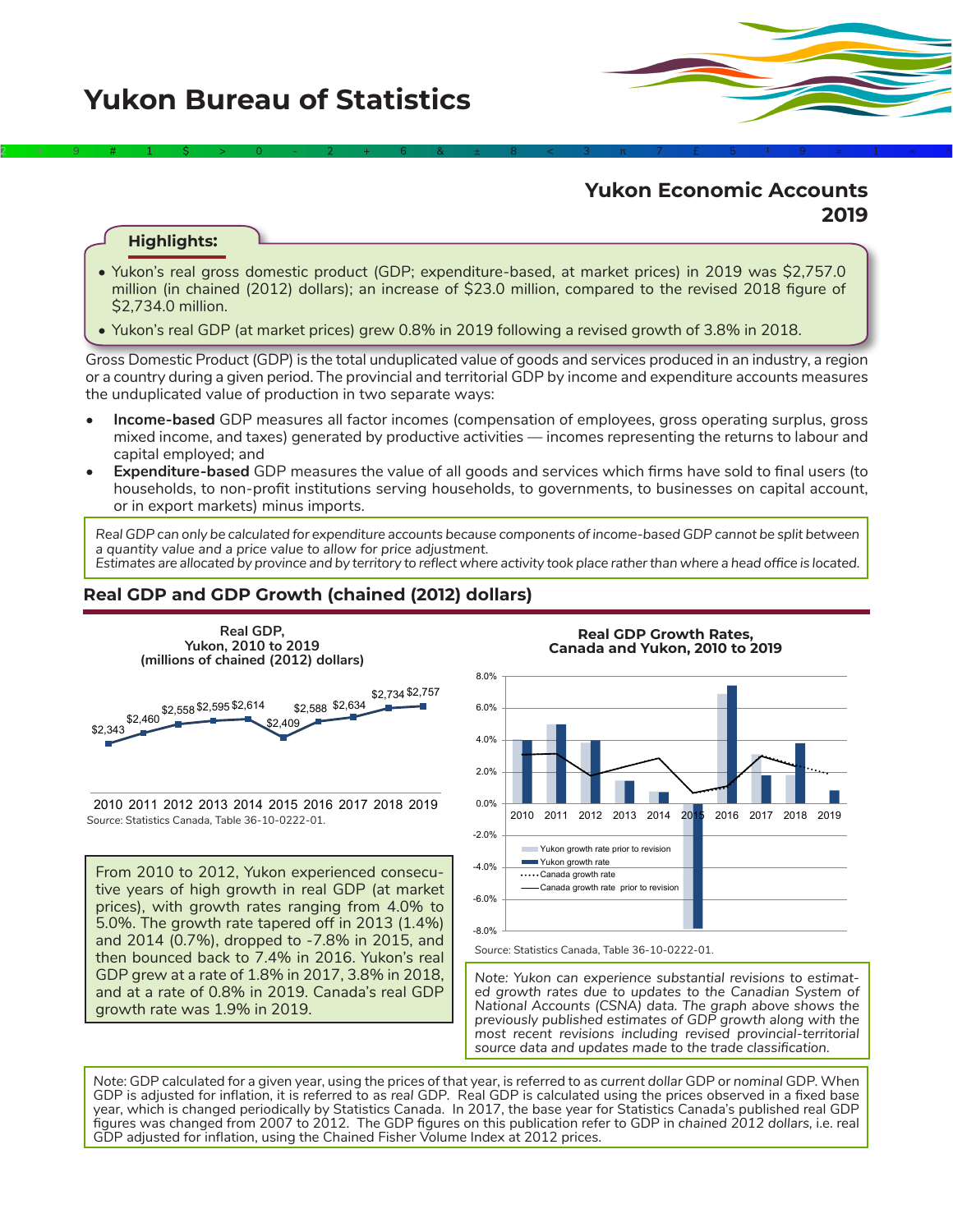# **GDP, Income-based (current prices), Yukon, 2015 to 2019**

|                                                                                                     | 2015  | 2016  | 2017 <sup>r</sup><br>(\$ millions) | 2018 <sup>r</sup> | 2019  |
|-----------------------------------------------------------------------------------------------------|-------|-------|------------------------------------|-------------------|-------|
| <b>Compensation of employees</b>                                                                    | 1,408 | 1,453 | 1,545                              | 1,661             | 1,759 |
| Wages and salaries                                                                                  | 1,197 | 1,239 | 1,318                              | 1,414             | 1,502 |
| Employers' social contributions                                                                     | 211   | 214   | 227                                | 247               | 257   |
| <b>Gross operating surplus</b>                                                                      | 678   | 765   | 737                                | 766               | 747   |
| Net operating surplus: corporations                                                                 | 87    | 182   | 157                                | 150               | 80    |
| Consumption of fixed capital: corporations                                                          | 385   | 378   | 372                                | 402               | 442   |
| Consumption of fixed capital: general governments and<br>non-profit institutions serving households | 206   | 205   | 208                                | 214               | 225   |
| <b>Gross mixed income</b>                                                                           | 406   | 422   | 446                                | 467               | 490   |
| Net mixed income                                                                                    | 329   | 344   | 361                                | 379               | 403   |
| Consumption of fixed capital: unincorporated businesses                                             | 77    | 78    | 85                                 | 88                | 87    |
| Taxes less subsidies on production                                                                  | 53    | 57    | 56                                 | 60                | 61    |
| Taxes less subsidies on products and imports                                                        | 92    | 95    | 99                                 | 105               | 102   |
| <b>Statistical discrepancy</b>                                                                      | -1    | $-3$  | $\bf{0}$                           | $-3$              | $-2$  |
| <b>GROSS DOMESTIC PRODUCT AT MARKET PRICES</b>                                                      | 2,636 | 2,789 | 2,883                              | 3,056             | 3,157 |

*Note*: In 2019, the growth rate of **GDP** in current dollars was 0.8%.

Source: Statistics Canada, table 36-10-0221-01.

### **Wages and Salaries by Industry, Yukon, 2015 to 2019**



### • Of the 2019 wages and salaries component of GDP, services-producing industries comprised the largest proportion at \$1,176.9 million, or 81.4%; goods-producing industries comprised \$268.7 million, or 18.6%.

|                                                             | 2015           | 2016      | 2017      | 2018      | 2019      |
|-------------------------------------------------------------|----------------|-----------|-----------|-----------|-----------|
|                                                             | (\$ thousands) |           |           |           |           |
| <b>Compensation of employees</b>                            | 1,408,076      | 1,453,060 | 1,545,017 | 1,609,550 | 1,692,463 |
| <b>Wages and salaries</b>                                   | 1,197,368      | 1,239,140 | 1.317,927 | 1,372,538 | 1,445,634 |
| All goods-producing industries                              | 207,297        | 217,249   | 241,919   | 256,998   | 268,711   |
| Construction                                                | 99,848         | 112,062   | 120,682   | 126,840   | 125,678   |
| All services-producing industries                           | 990,071        | 1,021,891 | 1,076,008 | 1,115,540 | 1,176,923 |
| Trade                                                       | 99,039         | 98,168    | 104,738   | 111,749   | 121,774   |
| Transportation and storage                                  | 51,983         | 55,798    | 59,884    | 63,020    | 62,405    |
| Information and cultural industries                         | 40,048         | 45.361    | 47.933    | 50.857    | 50,866    |
| Finance, real estate and company management                 | 44,387         | 43,701    | 46.837    | 44,890    | 43,345    |
| Professional and personal services industries               | 232,683        | 235,473   | 247,868   | 258,405   | 275,550   |
| <b>Educational services</b>                                 | 106.355        | 106.316   | 115.568   | 116.461   | 123,549   |
| Health care and social assistance                           | 146,637        | 158,137   | 162,907   | 168,544   | 167,792   |
| Federal government public administration                    | 52,051         | 50,702    | 54,622    | 56,581    | 59,094    |
| Provincial and territorial government public administration | 178,281        | 187,556   | 193.649   | 203,020   | 228,417   |
| Local government public administration                      | 38,607         | 40,679    | 42,002    | 42,013    | 44,131    |
| <b>Employers' social contributions</b>                      | 210,708        | 213,920   | 227,090   | 237,012   | 246,829   |

Computed annual total. Source: Statistics Canada,Table 36-10-0205-01.

• In 2019, wages and salaries increased by \$73.1 million, or 5.3%, compared to 2018; for *services-producing industries*, wages and salaries increased 5.5% and for *goods-producing industries*, increased 4.6%.

• In 2015, all *goods-producing industries* accounted for 17.3% of wages and salaries. The proportion increased to 17.5% in 2016. In 2017 and 2018, the *goods-producing industries*' share in wages and salaries grew to 18.4% and 18.7%, respectively, and dropped slightly in 2019 to 18.6%.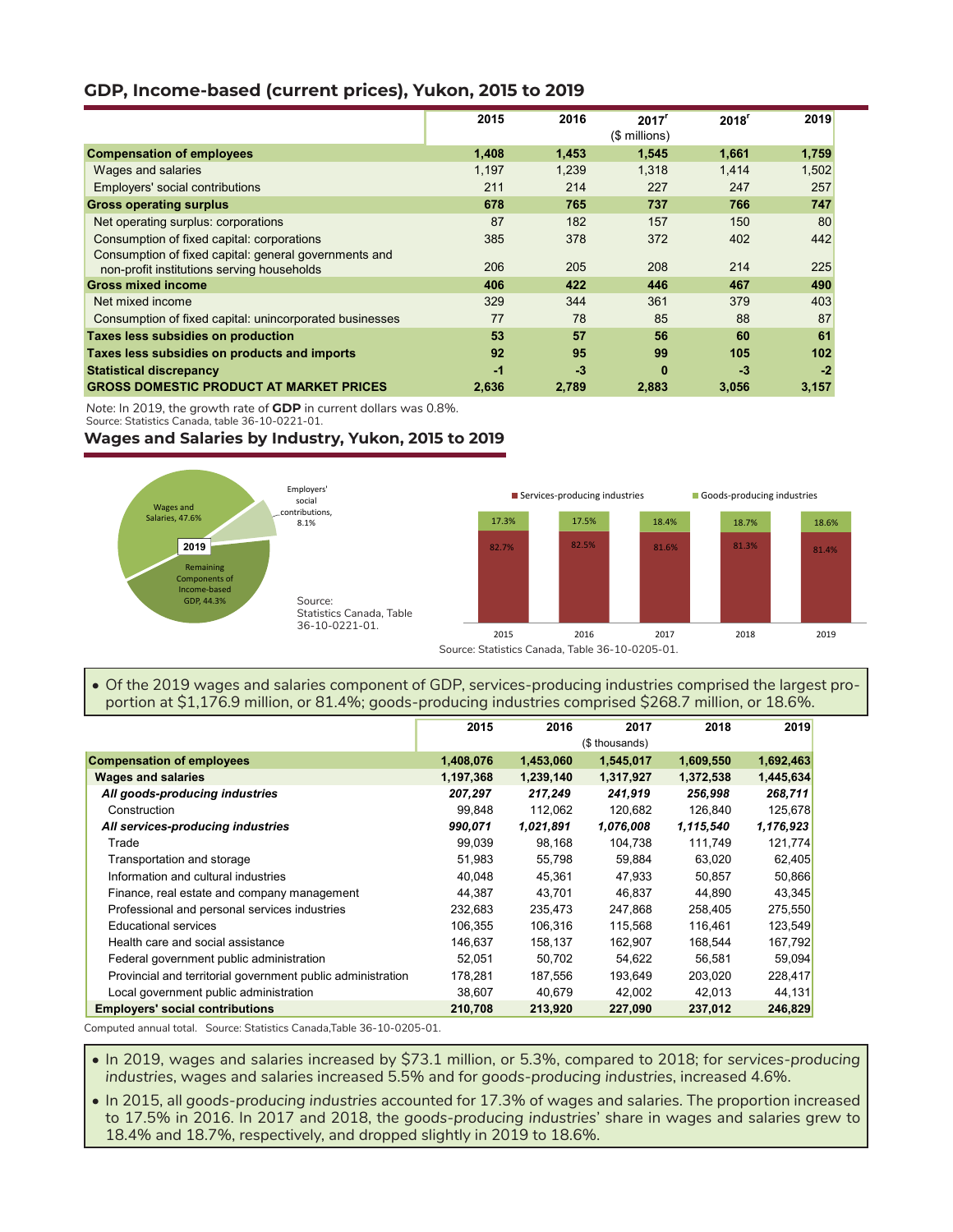# **GDP, Expenditure-based (current prices), Yukon, 2015 to 2019**

|                                                                           | 2015           | 2016         | 2017 <sup>r</sup><br>(\$ millions) | $2018$ <sup>r</sup> | 2019  |
|---------------------------------------------------------------------------|----------------|--------------|------------------------------------|---------------------|-------|
| <b>Final consumption expenditure</b>                                      | 2,926          | 2,999        | 3,071                              | 3,217               | 3,375 |
| Household final consumption expenditure                                   | 1.328          | 1,370        | 1,434                              | 1,474               | 1.522 |
| Goods                                                                     | 525            | 539          | 567                                | 579                 | 596   |
| Durable goods                                                             | 137            | 147          | 157                                | 152                 | 157   |
| Semi-durable goods                                                        | 67             | 69           | 72                                 | 75                  | 77    |
| Non-durable goods                                                         | 321            | 323          | 338                                | 352                 | 362   |
| Services                                                                  | 803            | 831          | 867                                | 895                 | 926   |
| Non-profit institutions serving households' final consumption expenditure | 49             | 55           | 55                                 | 58                  | 54    |
| General governments final consumption expenditure                         | 1,549          | 1,574        | 1,582                              | 1,685               | 1,799 |
| <b>Gross fixed capital formation</b>                                      | 686            | 669          | 793                                | 1,145               | 1,034 |
| Business gross fixed capital formation                                    | 473            | 458          | 557                                | 896                 | 683   |
| <b>Residential structures</b>                                             | 139            | 167          | 171                                | 168                 | 178   |
| Non-residential structures, machinery and equipment                       | 229            | 188          | 204                                | 536                 | 325   |
| Non-residential structures                                                | 116            | 82           | 113                                | 350                 | 247   |
| Machinery and equipment                                                   | 113            | 106          | 91                                 | 186                 | 78    |
| Intellectual property products                                            | 105            | 103          | 182                                | 192                 | 180   |
| Non-profit institutions serving households' gross fixed capital formation | $\overline{2}$ | $\mathbf{1}$ | $\mathbf 1$                        | 3                   | 3     |
| General governments gross fixed capital formation                         | 211            | 210          | 235                                | 246                 | 348   |
| <b>Investment in inventories</b>                                          | $-5$           | $-6$         | 11                                 | $-57$               | 14    |
| <b>Exports of goods and services</b>                                      | 668            | 769          | 722                                | 707                 | 673   |
| <b>Exports to other countries</b>                                         | 262            | 316          | 233                                | 212                 | 142   |
| Exports of goods to other countries                                       | 179            | 238          | 151                                | 123                 | 56    |
| Exports of services to other countries                                    | 83             | 78           | 82                                 | 89                  | 86    |
| Exports to other provinces                                                | 406            | 453          | 489                                | 495                 | 531   |
| Exports of goods to other provinces                                       | 93             | 125          | 139                                | 129                 | 152   |
| Exports of services to other provinces                                    | 313            | 328          | 350                                | 366                 | 379   |
| Less: imports of goods and services                                       | 1.641          | 1,645        | 1,714                              | 1,960               | 1,940 |
| Imports from other countries                                              | 606            | 619          | 610                                | 704                 | 701   |
| Imports of goods from other countries                                     | 511            | 526          | 518                                | 600                 | 593   |
| Imports of services from other countries                                  | 95             | 93           | 92                                 | 104                 | 108   |
| Imports from other provinces                                              | 1,035          | 1,026        | 1,104                              | 1,256               | 1.239 |
| Imports of goods from other provinces                                     | 237            | 219          | 239                                | 350                 | 322   |
| Imports of services from other provinces                                  | 798            | 807          | 865                                | 906                 | 917   |
| <b>Statistical discrepancy</b>                                            | $\overline{2}$ | 3            | $\bf{0}$                           | 4                   | 1     |
| <b>GROSS DOMESTIC PRODUCT AT MARKET PRICES</b>                            | 2,636          | 2,789        | 2,883                              | 3,056               | 3,157 |
| Final domestic demand                                                     | 3,612          | 3,668        | 3,864                              | 4,362               | 4,409 |

*Source*: Statistics Canada, Table 36-10-0222-01.

#### **Household Final Consumption Expenditure, (current prices), Yukon, 2015 to 2019**

|                                                               | 2015    | 2016    | 2017 <sup>r</sup><br>(\$ millions) | 2018 <sup>r</sup> | 2019    |
|---------------------------------------------------------------|---------|---------|------------------------------------|-------------------|---------|
| Household final consumption expenditure                       | 1,328.0 | 1,370.0 | 1,434.0                            | 1,474.0           | 1,522.0 |
| Food and non-alcoholic beverages                              | 119.9   | 121.4   | 126.4                              | 129.7             | 131.8   |
| Alcoholic beverages and tobacco                               | 62.5    | 65.4    | 66.3                               | 74.0              | 75.9    |
| Clothing and footwear                                         | 27.1    | 26.8    | 28.2                               | 29.6              | 30.8    |
| Housing, water, electricity, gas and other fuels              | 439.3   | 452.3   | 469.9                              | 489.7             | 510.2   |
| Furnishings, household equipment and other goods and services |         |         |                                    |                   |         |
| related to the dwelling and property                          | 54.9    | 58.2    | 61.0                               | 61.1              | 64.0    |
| Health                                                        | 36.0    | 37.5    | 38.9                               | 39.8              | 41.5    |
| Transport                                                     | 187.2   | 195.6   | 211.9                              | 214.2             | 220.4   |
| Communications                                                | 31.2    | 31.9    | 33.4                               | 34.0              | 34.5    |
| Recreation and culture                                        | 103.3   | 106.5   | 110.2                              | 112.5             | 115.8   |
| Education                                                     | 5.8     | 6.0     | 6.3                                | 6.4               | 6.5     |
| Food, beverage and accommodation services                     | 145.0   | 151.5   | 159.1                              | 162.3             | 167.4   |
| Insurance and financial services                              | 73.7    | 77.6    | 80.0                               | 83.0              | 84.2    |
| Miscellaneous goods and services                              | 54.7    | 58.3    | 60.7                               | 60.7              | 61.8    |
| Net expenditure abroad                                        | $-12.5$ | $-18.9$ | $-18.3$                            | $-23.0$           | $-23.0$ |

*Source*: Statistics Canada, Table 36-10-0225-01.

• Compared to the figures for 2018, *household final consumption expenditure* in 2019 increased by \$48.0 million, or 3.3%.

• In 2019, the ratio of *household final consumption expenditure* to GDP (48.2%) remained the same as the (revised) 2018 ratio. The 2019 ratios of *gross fixed capital formation (investment)* to GDP (32.8%); *exports* (21.3%); and *imports* to GDP (61.5%) decreased substantially from 37.5%, 23.1% and 64.1%, respectively, in 2018. This was mainly due to substantial capital investments and imports by the mining industry in 2018.